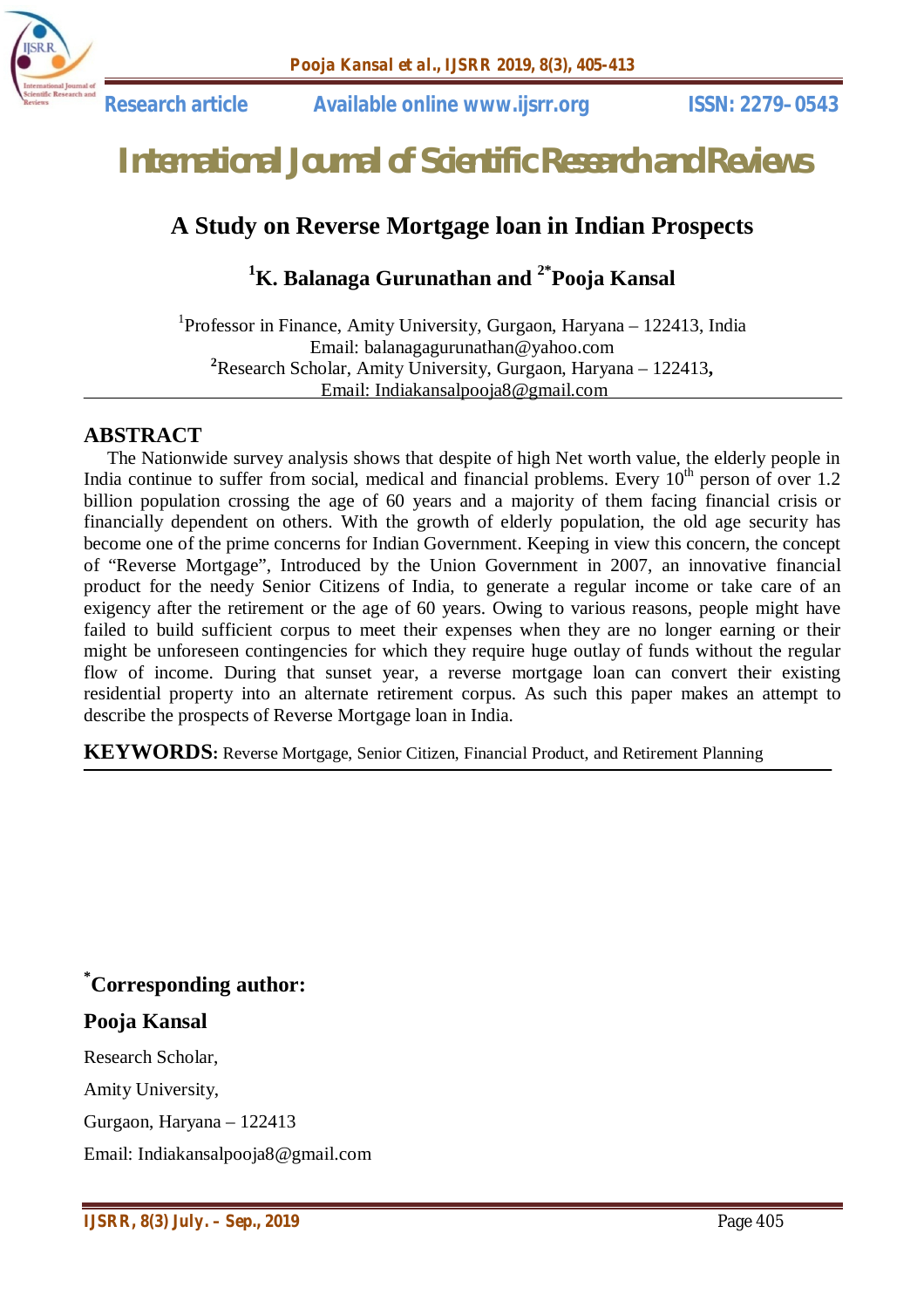## **INTRODUCTION**

 House accounts for a large chunk of life time savings. It need not only be a home to a family but can also be a part of retirement plan. Senior Citizens are an increasing component of the Indian society and dependency in old age is increasing in the country. While on the one hand, there is a significant increase in longevity and low mortality, on the other hand cost of healthcare facilities is spiralling and there is little social security. Reverse mortgage is a mortgage "in reverse". In normal mortgage, a house buyer borrows funds from the bank to acquire property or to finance his home. But in a reverse mortgage, the owner of the residential property surrenders his property to the lender to raise funds. This concept was introduced in 2007 to improve the lives of Senior Citizens owning a house. After retirement, when people may not have regular source of income or enough savings in cash to meet their running expenses, Reverse Mortgage Loan (herein after referred to as "RML") becomes a "Golden walking stick" for Senior Citizen in old age which enables them to meet their day to day expenses pertaining to food, medicines, repair of house and other daily needs.



#### **Figure: 1Indian population demographics 2018**

#### Source: The World Factbook, CIA

As per figure no 1, the ageing population in India is around 13.99 %, which constitute a significant proportion of Indian Population. A closer look at the above pyramid reveals an interesting detail about the future trends in demographics. It indicates that in another 10 years or more, the Indian population stratum which belongs to 45 years and above age group will be nearing their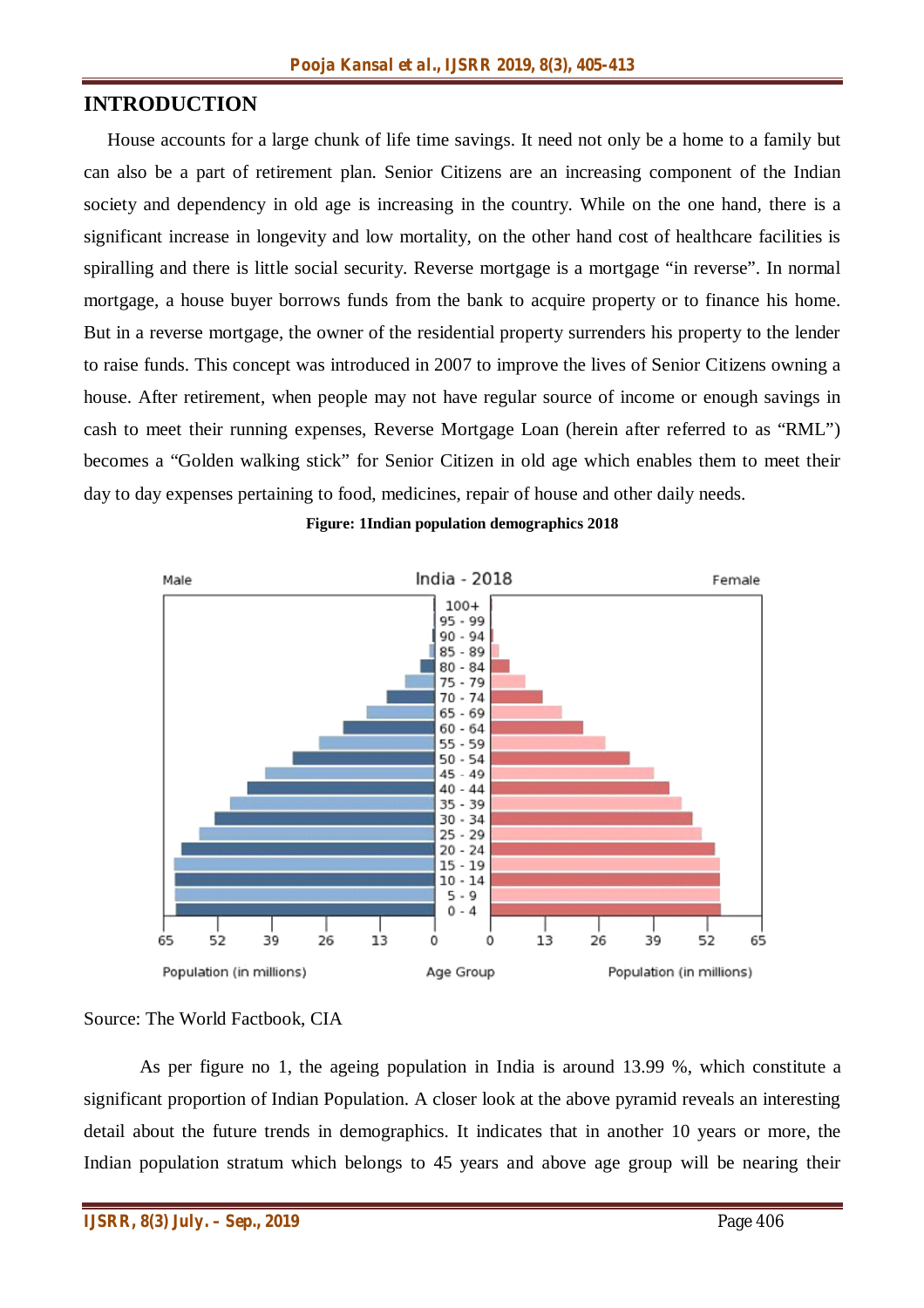sixties. With the retirement days nearing, there would be a need for financial planning for generating liquidity to support their day to day needs as well as contingencies

| 0-14 years: 26.98%       | (male 185,736,879 /female 164,194,080)  |  |  |
|--------------------------|-----------------------------------------|--|--|
| 15-24 years: 17.79%      | (male 122,573662/female 108,109,968)    |  |  |
| 25-54 years: 41.24%      | (male 276,283,581 / female 258,563,835) |  |  |
| 55-64 years: 7.6%        | (male 49,334,703 /female 49,197,817)    |  |  |
| 65 years and over: 6.39% | (male 39,184,523 / female 43,654,994)   |  |  |

### *Reverse mortgage loan*

 Reverse mortgage loan (here in after referred to as "RML") is a financial product for the ageing people, who own a house and want to live independently in old age. RMLs are to be extended by Primary Lending Institutions (PLIs) viz. Scheduled Banks and Housing Finance Companies (HFCs) registered with NHB or any other class of institutions as may be notified by Government of India.

The major features associated with RML are

- i. Increasing life expectancy (cost of medical treatment rising tremendously)
- ii. Disintegrated Joint Family system
- iii. Existing pensions and retirement benefits are insufficient to meet regular expenses.
- iv. Geriatrics or old age needs
- v. The public pension system has not been able to provide a complete support.
- vi. To make the provisions for self as well as spouse to maintain a standard of living.
- vii. To sustain a comfortable and dignified life.

#### *Eligibility Criteria for reverse mortgage*

- i. A house owner with minimum age of 60 years and above is eligible for a Reverse mortgage Loan.
- ii. Married couples are eligible for RMLs provided at least one of them should be above 60 years of age and the other not below 55 years of age.
- iii. The house should be self-acquired and self-occupied. The property should be permanent primary residence of borrowers.
- iv. The residential Property should be free from encumbrances.
- v. The residual life of the property should be at least 20 years.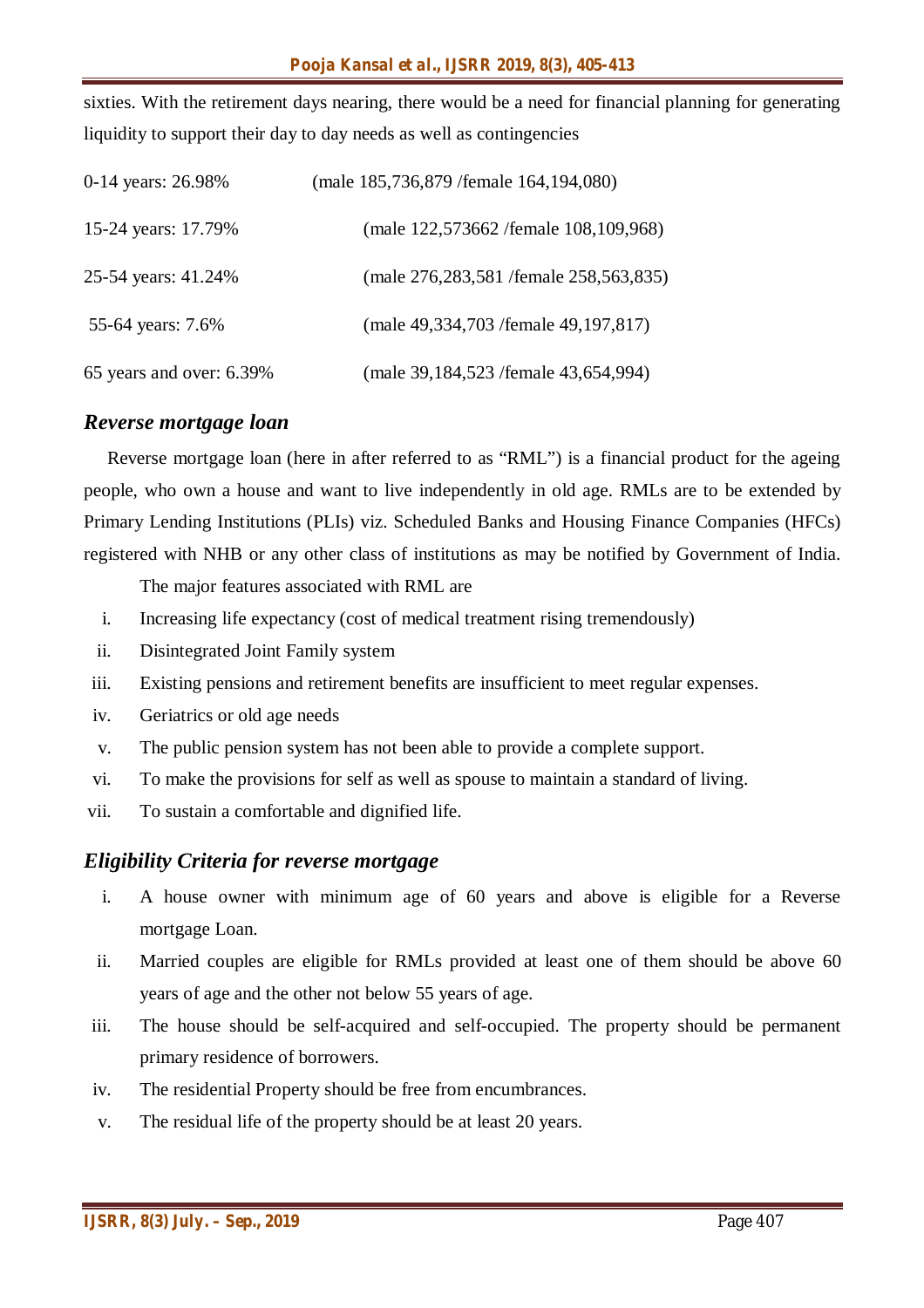## *Determination of Eligible Amount of loan*

- i. The amount of loan will depend on market value of residential property, as assessed by the PLI, age of borrowers and prevalent interest rate.
- ii. The PLIs would ensure that the equity of borrower in the residential property (equity to value ratio- EVR) doesn't at any time during the tenor of the loan falls below 10%.
- iii. The PLIs will need to revalue the property mortgaged to them at least once in every five years, the quantum of loan may undergo revisions based on such revaluation of property at the discretion of the lender.

| Age of the Borrower (Years) | Maximum Loan to Value Ratio |  |
|-----------------------------|-----------------------------|--|
| Between 60 and 70           | 60%                         |  |
| Between 70 and 80           | 70%                         |  |
| 80 and above                | 75%                         |  |

**Table 1 : LTV Ratio for RMLeA**

Source: www.nhb.org.in

## *Eligible End Use of Funds*

The loan amount can be used for following purposes:

- i. Upgradation, renovation and extension of residential property.
- ii. For uses associated with home improvement, maintenance/insurance of residential property.
- iii. Medical, emergency expenditure for maintenance of family.
- iv. For supplementing pension and other income.
- v. Meeting any other genuine need.

*Use of RML for speculative, trading and business purposes shall not be permitted.* 

## *Types of Reverse Mortgage Loan available in Indian Market*

• **Regular Reverse Mortgage Loan-** In pursuant to the Government Budget for 2007-08, Finance Minister had introduced the RML scheme in May 2007 in India. The NHB (National Housing Bank), a subsidiary of the Reserve Bank of India (RBI) had been assigned the responsibility of preparing the regulations for the same. Though this concept is very popular in the United States (USA) and United Kingdom (UK), the concept has started gaining popularity in India in recent times. This innovative financial product aims at enabling Senior Citizens to fetch value out of their home without the need for selling it. But the loan payment to the Senior Citizens would stop after the completion of 20 years.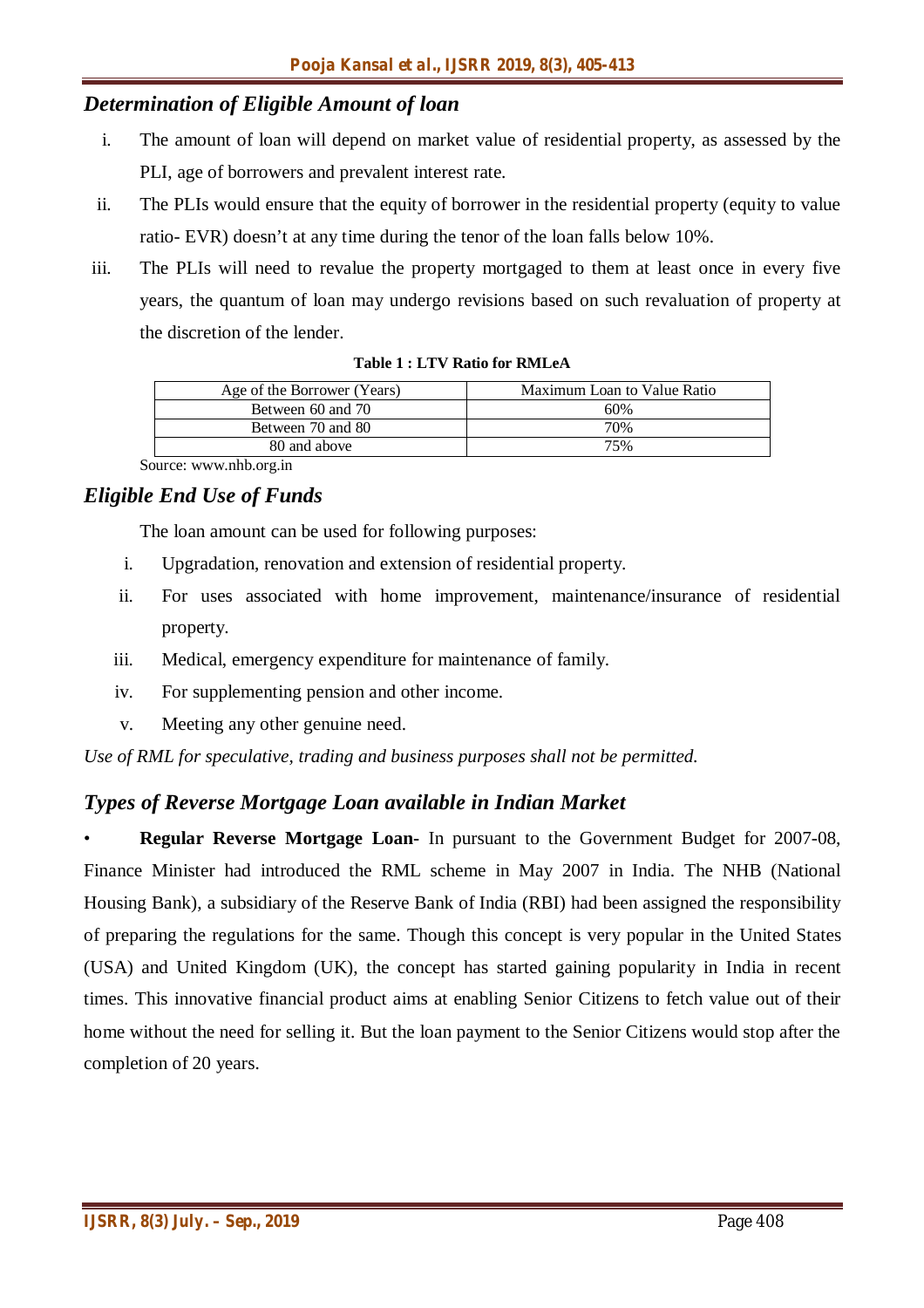

**Reverse mortgage enabled Annuity-** This new scheme was launched in 2010 is much more refined than the one introduced in 2007. RMLeA is the result of collaboration of life insurance sector with the Banking Sector and Housing Finance Market. This scheme is presently implemented by 23 Banks and 2HFCs. In RML, payment to the Senior Citizens would stop after completion of 20 years, this limitation was overcome by RMLeA and it offers better benefits. RMLeA provides higher annuity payments for the entire lifetime to the annuitant to ensure that he live with dignity after retirement.

#### **Figure: 3 Working of RMLeA**



#### *Rmlea is superior to RML*

In a Regular RML, lender will make a pay-out till the end of the tenure. For instance, say your property value is 1 crore and loan-to-value (LTV) ratio is 90%. At an interest rate of 12.75%, monthly pay-out will be 8,218 for 20 years. Say you survive this tenure, though you can still stay in the house, regular income from the lender will stop.

In RMLeA, however, the LTV is lower at 60-75% depending on the borrower's age. Here the lender makes a one-time payment to an insurer. The insurer works out a monthly payment based on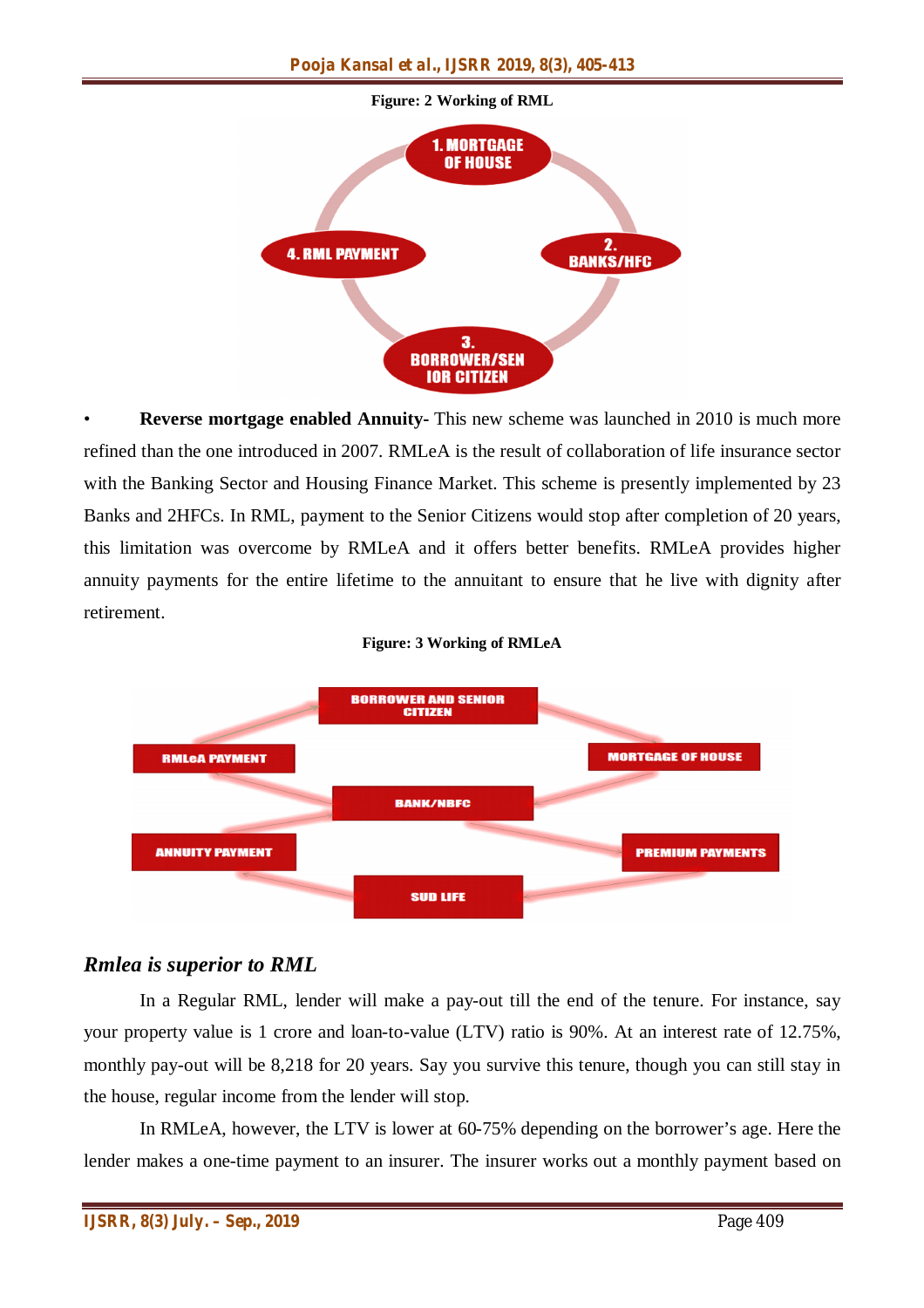actuarial calculation that it will pay for life. Usually annuities are offered at an interest rate of 6% a year. The pay-out in RMLeA is much higher than RML. So, for a property worth 1 crore, with an LTV of 60%, the lender will give the insurer 60 lakh in lump sum. The insurer will calculate a monthly pay-out for life. And the pay-out is likely to be around 25,000 per month.

## *Benefits of RML/rmlea*

- i. Life time payment till demise of surviving borrower.
- ii. No repayment till borrower lives or occupies house.
- iii. Borrower liability does not exceed the value of the house.
- iv. Loan settlement through sale of house.
- v. Heirs may repay without sale of house.
- vi. All the payments under RML are exempt from income tax under sec 10(43) of the income tax act, 1961.

## *Limitations of RML/ rmlea*

- i. RML scheme is applicable for the entire country including rural, semi urban and urban areas, but the property should be mortgageable. In some rural areas agricultural land cannot be mortgaged and hence Reverse Mortgage Loans cannot be considered against a house constructed on such agricultural land.
- ii. In order to get the Reverse Mortgage Loan, the property should be self-acquired, self-occupied and free from encumbrances and must have clear title in favour of the borrower.
- iii. In order to avail the benefits of Reverse Mortgage the beneficiary should continue to pay all taxes related to the house, must insure it and maintain the property as your primary residence.
- iv. The lender will revalue the property mortgaged to it at intervals that may be fixed depending upon the location of the property, its physical state etc. NHB has advised that such revaluation may be done once every five years and quantum of loan may undergo revisions based on such revaluation at the discretion of the lender.

## *Popularity of the scheme in India*

Though introduced in 2007, Reverse Mortgage has not gained much popularity in India for the following reasons:

- i. Inadequate marketing of the product. Recent reports indicate that many of the Senior Citizens are not aware of the existence of such a product.
- ii. Many banks which offer Reverse Mortgage have capped the maximum loan amount available for individuals to a maximum amount of Rs. 50 lakhs to 1 crore.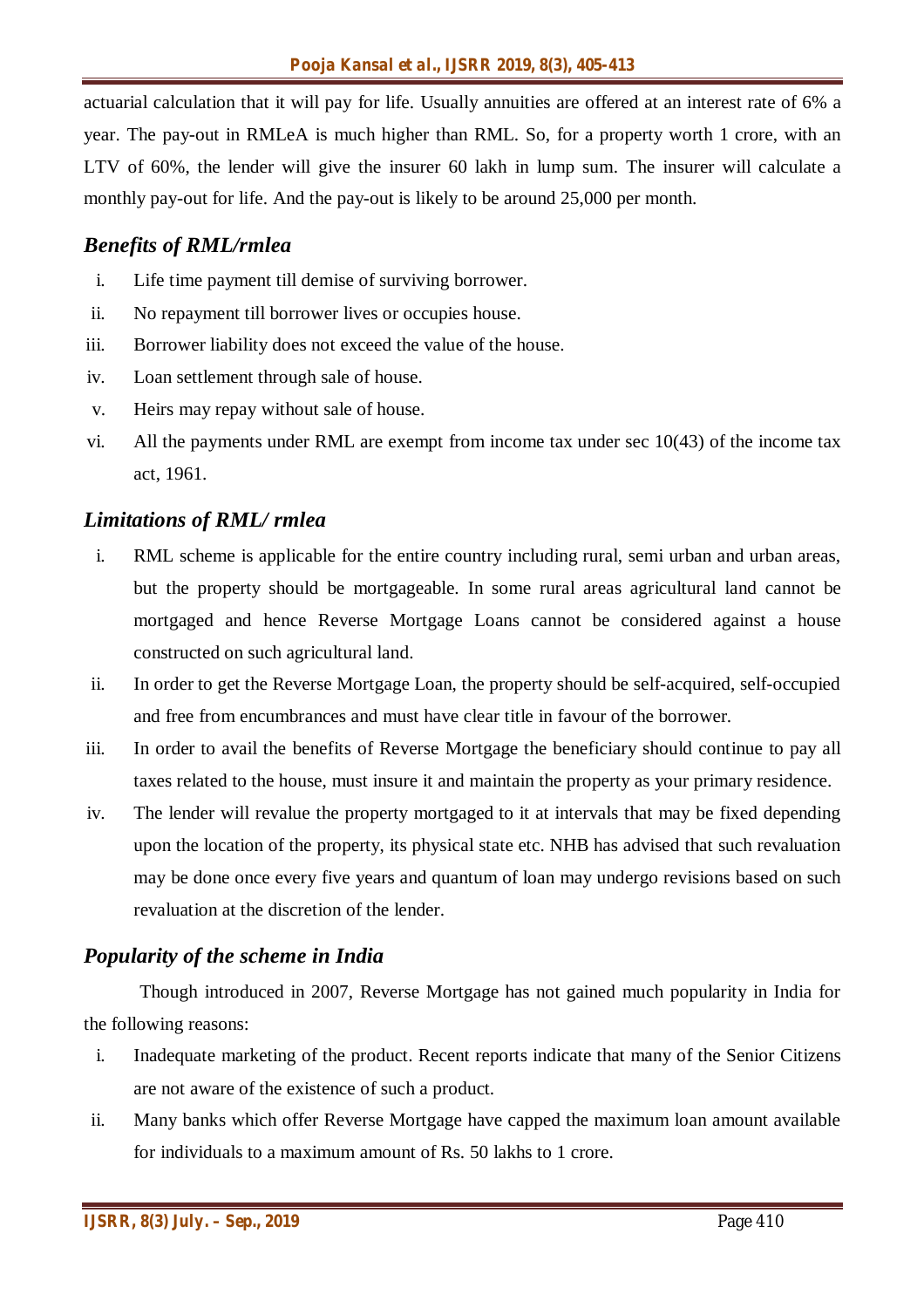- iii. Children have resentment for a Reverse Mortgage as they see it as giving away their family home or legacy.
- iv. Reverse Mortgage is a relatively new concept in India. It would take some time for a change in mind set of individuals to accept it. As a financial tool, Reverse Mortgage is ideal to augment a Senior Citizen's income in his years ahead. Despite all its shortcomings in India, it could make good the shortfall in one's pension or income to live a quality life ahead.

## *Actions taken by NHB's to promote RML*

- i. Senior Citizen counselling centre are opened in Chandigarh, New Delhi (2 centres), Hyderabad, Kolkata and Bengaluru.
- ii. To impart preliminary advice and information on RML/RMLeA.
- iii. Training, seminars and conferences are conducted by Banks and HFCs.
- iv. Product research for value additions and new business models are developed.

|                                                | REVERSE MORTGAGE LOANS           |                 |         |  |  |
|------------------------------------------------|----------------------------------|-----------------|---------|--|--|
| (Rs in crores)                                 |                                  |                 |         |  |  |
| Outstanding as on 31 <sup>st</sup> March, 2018 |                                  |                 |         |  |  |
| S.No.                                          | Primary Lending Institutions     | No. of Accounts | Amount  |  |  |
| 1                                              | Allahabad Bank                   | 7               | 1.46    |  |  |
| $\overline{2}$                                 | Andhra Bank                      | 25              | 6.63    |  |  |
| $\overline{3}$                                 | <b>Bank of Baroda</b>            | 127             | 19.04   |  |  |
| $\overline{4}$                                 | Bank of India                    | 11              | 0.71    |  |  |
| 5                                              | <b>Bank of Maharashtra</b>       | 6               | 1.64    |  |  |
| 6                                              | Canara Bank                      | 11              | 1.82    |  |  |
| 7                                              | Central Bank of India            | 399             | 215.50  |  |  |
| 8                                              | <b>Corporation Bank</b>          | 104             | 16.76   |  |  |
| 9                                              | <b>IDBI</b> Bank Ltd.            | 70              | 13.03   |  |  |
| 10                                             | <b>Indian Bank</b>               | 77              | 8.43    |  |  |
| 11                                             | <b>Indian Overseas Bank</b>      | 142             | 16.38   |  |  |
| 12                                             | <b>Oriental Bank of Commerce</b> | $\overline{2}$  | 0.70    |  |  |
| 13                                             | Punjab & Sind Bank               | 101             | 20.59   |  |  |
| 14                                             | Punjab National Bank             | 139             | 30      |  |  |
| 15                                             | State Bank of India              | 4473            | 704.11  |  |  |
| 16                                             | Syndicate Bank                   | 23              | 3.96    |  |  |
| 17                                             | <b>UCO</b> Bank                  | 46              | 8.97    |  |  |
| 18                                             | Union Bank of India              | 72              | 20.49   |  |  |
| 19                                             | United Bank of India             | 22              | 2.46    |  |  |
| 20                                             | Vijaya Bank                      | 124             | 25.02   |  |  |
| 21                                             | The Federal Bank                 | $\overline{2}$  | 0.15    |  |  |
| 22                                             | Axis Bank                        | 176             | 24.95   |  |  |
|                                                |                                  | 6159            | 1142.80 |  |  |

#### **Table 2 Amount of loan disbursed by PLIs till 31st March, 2018**

*\*As per the information furnished by banks*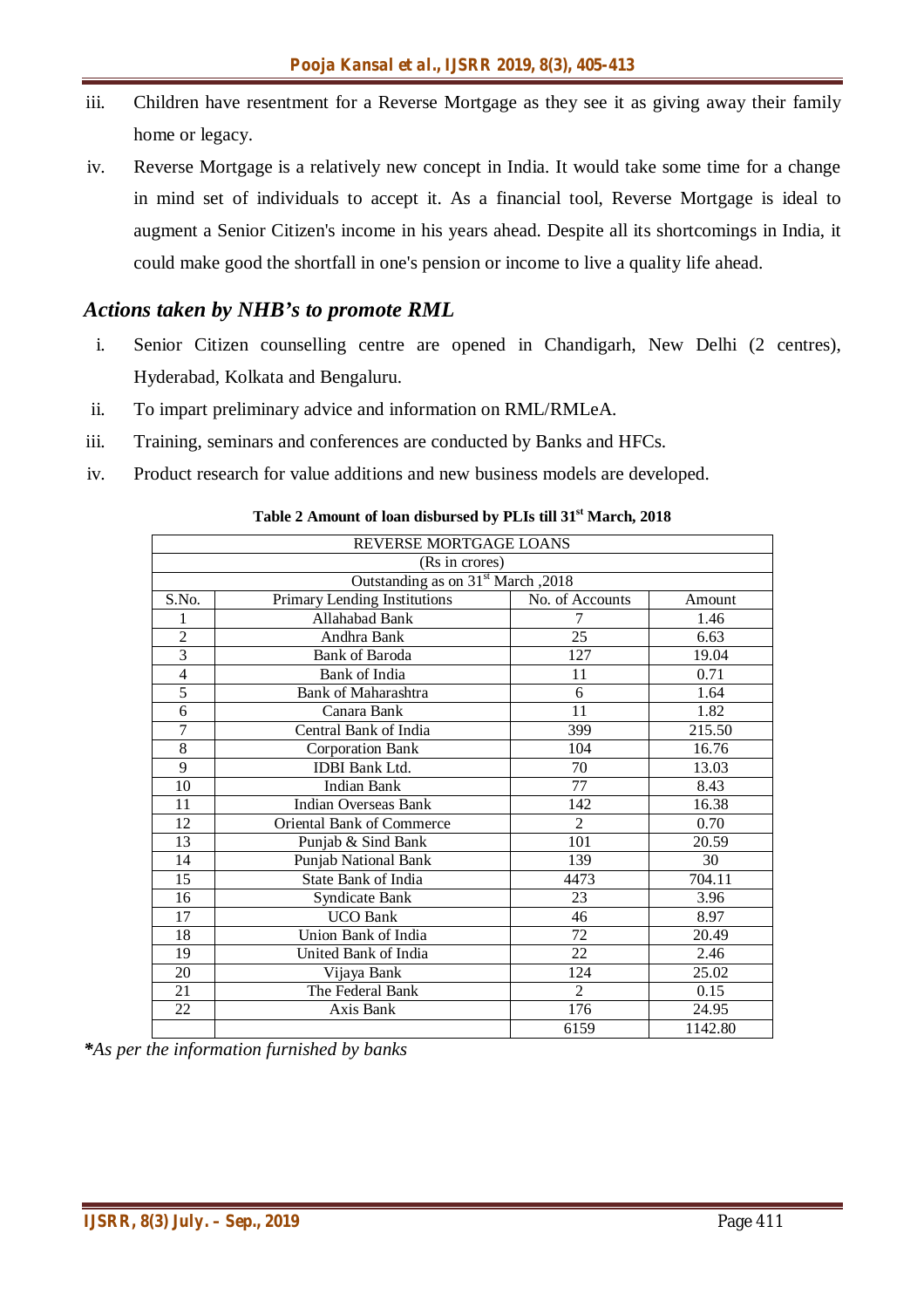## **RECOMMENDATION**

## *To the Society*

- i. Retired people need not depend on transaction from their children as to satisfy their current need.
- ii. Retired people need not worry about their old age days if they own a house.
- iii. Reverse mortgage will improve the welfare of elderly households that are now unable to gain access to most of their wealth without selling their house.

## *To the Banks*

- i. Banks and Financial institutions should promote this product by emphasising on various factors such as the ability to maintain ownership, revenue returns, and financial independence.
- ii. The complex structure of issuing reverse mortgage loan requires consumer protection.
- iii. Efforts should be made to reduce the cost of these loans by designing new products with improved features.

## *To the Regulatory Authority:*

- i. The operational issues that create hurdles for reverse mortgage loan are limited annuity period, desire to bequest home and high interest.
- ii. The level of awareness about reverse mortgage loan is very low, target group awareness should be increased through educational efforts
- iii. Still, the Reverse mortgage penetration in India is very low. Citizens saving schemes and post office monthly deposits being the most preferred Retirement planning tool.

## **CONCLUSION**

 Every Indian, irrespective of its income level tries to build a home for himself during his working life. A Reverse Mortgage can become good option for retirees who wish to have a better lifestyle but are lacking in covering their expenses from the meagre income that they are getting from other sources. Considering the benefits and drawbacks simultaneously, and if the former outweighs the latter, then surely a decision of getting a Reverse Mortgage Loan will not ever make anyonerepent. This product will create confidence in the old age people even in the absence of their regular source of income and they can independently continue their life with the same standard of living. Such a product also, relieves the pressure on Government to provide old age security and thus Government also needs to support such initiative. Many economies have benefited from this arrangement and the